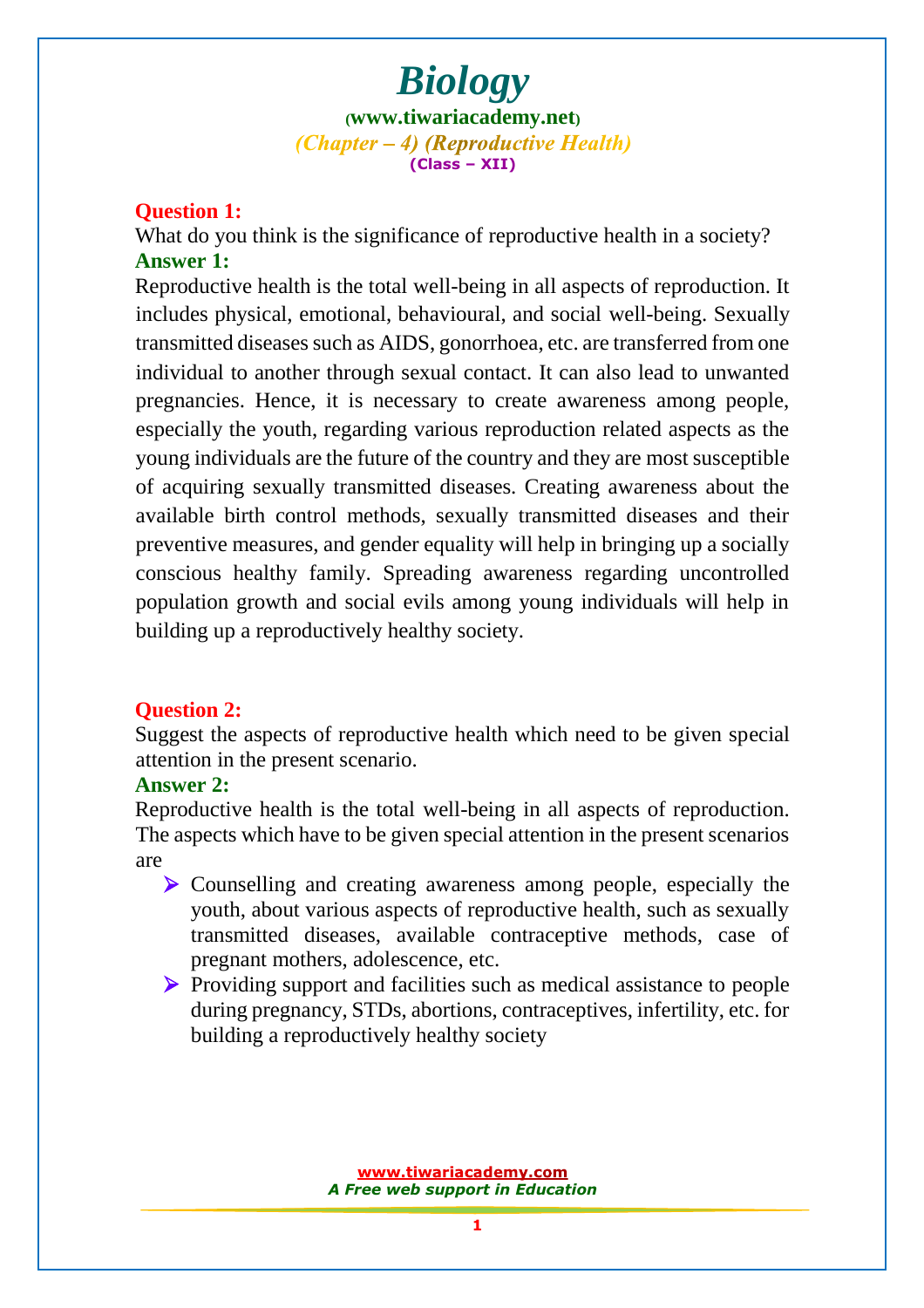# *Biology*

**([www.tiwariacademy.net](http://www.tiwariacademy.net/))**  $(Chapter - 4)$  (Reproductive Health) **(Class – XII)**

## **Question 3:**

Is sex education necessary in schools? Why? **Answer 3:**

## Yes,

Introduction of sex education in schools is necessary. It would provide right information to young individuals at the right time about various aspects of reproductive health such as reproductive organs, puberty, and adolescence related changes, safe sexual practices, sexually transmitted diseases, etc.

The young individual or adolescents are more susceptible in acquiring various sexually transmitted diseases. Hence, providing information to them at the right time would help them to lead a reproductively healthy life and also protect them from the myths and misconceptions about various sex related issues.

## **Question 4:**

Do you think that reproductive health in our country has improved in the past 50 years? If yes, mention some such areas of improvement.

## **Answer 4:**

Yes, the reproductive healt[h has tremendously improved in Indi](www.tiwariacademy.com)a in the last 50 years. The areas of improvement are as follows.

- Massive child immunization programme, which has lead to a decrease in the infant mortality rate
- $\triangleright$  Maternal and infant mortality rate, which has been decreased drastically due to better post natal care
- $\triangleright$  Family planning, which has motivated people to have smaller families
- Use of contraceptive, which has resulted in a decrease in the rate of sexually transmitted diseases and unwanted pregnancies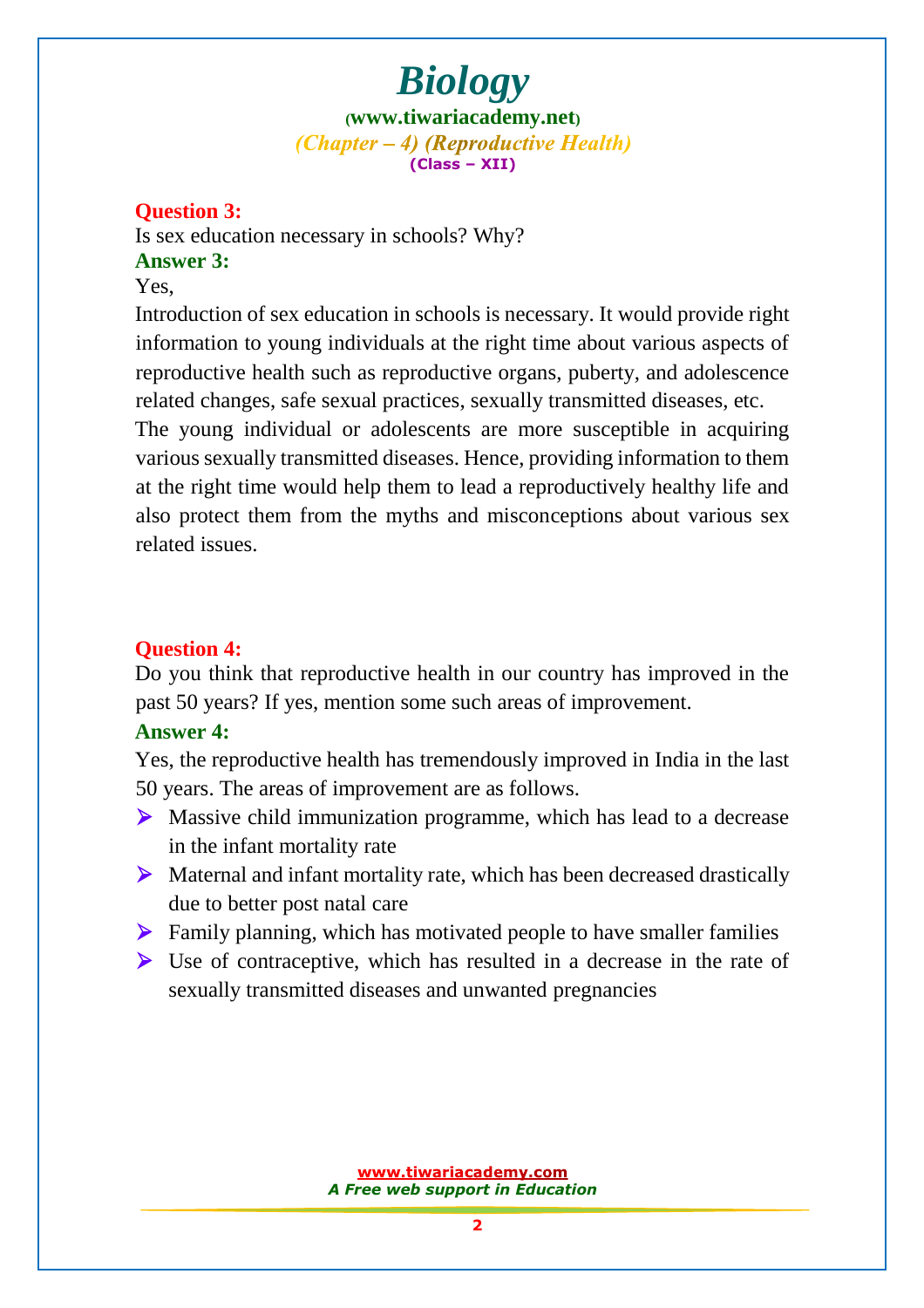# *Biology*

**([www.tiwariacademy.net](http://www.tiwariacademy.net/))**  $(Chapter - 4)$  (Reproductive Health) **(Class – XII)**

### **Question 5:**

What are the suggested reasons for population explosion? **Answer 5:**

The human population is increasing day by day, leading to population explosion. It is because of the following two major reasons.

▶ Decreased death rate

 $\triangleright$  Increased birth rate and longevity

The death rate has decreased in the past 50 years. The factor leading to decreased death rate and increased birth rate are control of diseases, awareness and spread of education, improvement in medical facilities, ensured food supply in emergency situation, etc. All this has also resulted in an increase in the longevity of an individual.

#### **Question 6:**

Is the use of contraceptives justified? Give reasons.

#### **Answer 6:**

Yes, the use of contraceptives is absolutely justified. The human population is increasing tremendously. Therefore, to regulate the population growth by regulating reproduction has become a necessary demand in the present times. Various contraceptive devices have been devised to reduce unwanted pregnancies, which help in bringing down the increased birth rate and hence, in checking population explosion.

#### **Question 7:**

Removal of gonads cannot be considered as a contraceptive option. Why? **Answer 7:**

Contraceptive devices are used to prevent unwanted pregnancy and to prevent the spreadi[ng of STDs. There are many methods, such a](www.tiwariacademy.com)s natural, barrier, oral, and surgical methods, that prevent unwanted pregnancy. However, the complete removal of gonads cannot be a contraceptive option because it will lead to infertility and unavailability of certain hormones that are required for normal functioning of accessory reproductive parts. Therefore, only those contraceptive methods can be used that prevent the chances of fertilization rather than making the person infertile forever.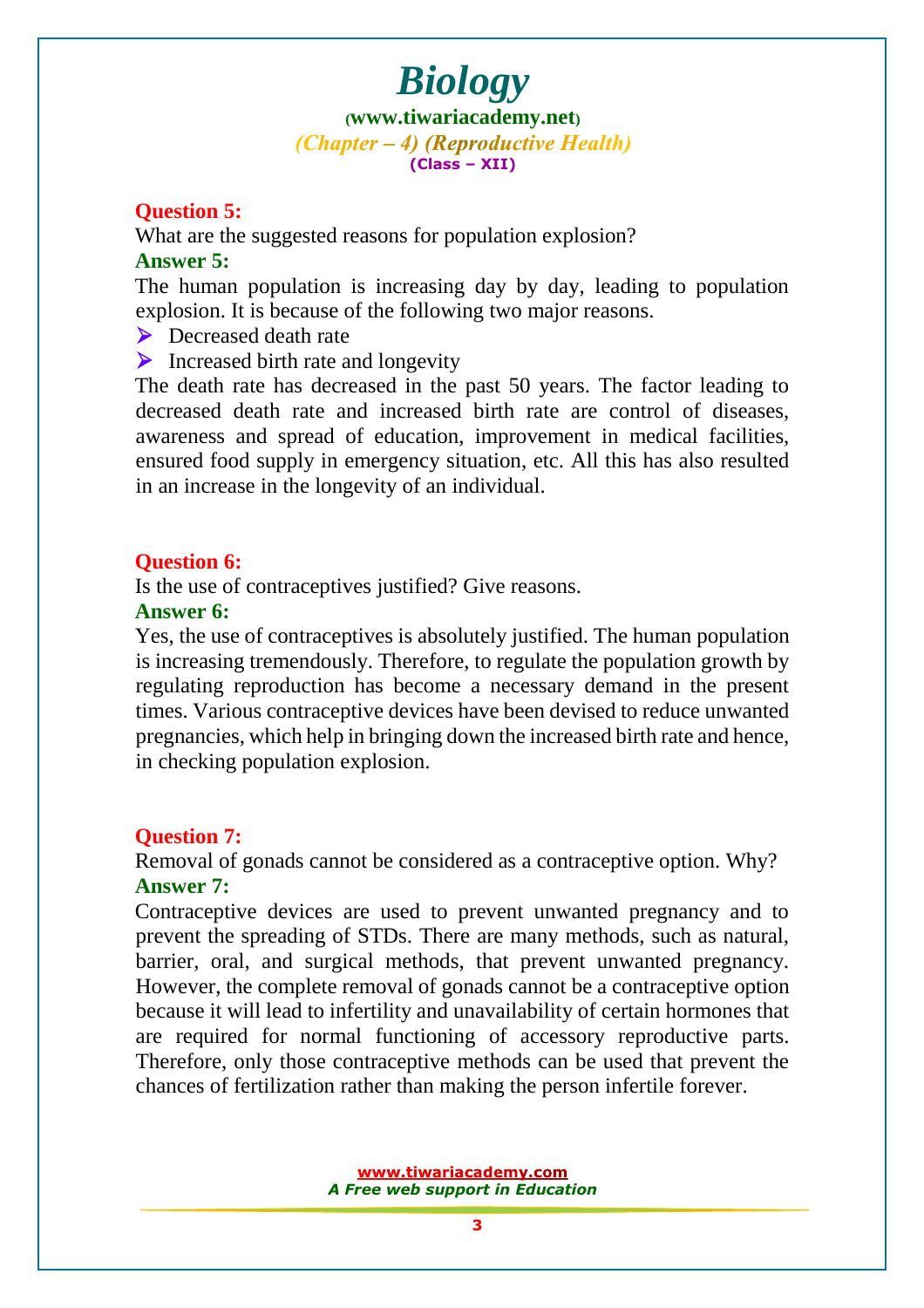*Biology* **([www.tiwariacademy.net](http://www.tiwariacademy.net/))**  $(Chapter - 4)$  (Reproductive Health) **(Class – XII)**

#### **Question 8:**

Amniocentesis for sex determination is banned in our country. Is this ban necessary? Comment.

#### **Answer 8:**

Amniocentesis is a pre-natal diagnostic technique that is used to determine the sex and metabolic disorders of the developing foetus in the mother's uterus through the observation of the chromosomal patterns. This method was developed so as to determine any kind of genetic disorder present in the foetus. However, unfortunately, this technique is being misused to detect the sex of the child before birth and the female foetus is then aborted. Thus, to prevent the increasing female foeticides, it is necessary to ban the usage of amniocentesis technique for determining the sex of a child.

#### **Question 9:**

Suggest some methods to assist infertile couples to have children.

#### **Answer 9:**

Infertility is the inability of a couple to produce a baby even after unprotected intercourse. It might be due to abnormalities present in either male or female, or might be even both the partners. The techniques used to assist infertile couples to have children are as follows.

## *Test tube babies*

This involves in-vitro fertilization where the sperms meet the egg outside the body of a female. The zygote, hence produced, is then transferred in the uterus or fallopian tube of a normal female. The babies produced from this method are known as test tube babies.

#### *Gamete Intra fallopian transfer (GIFT)*

It is a technique that involves the transfer of gamete (ovum) from a donor into the fallopian tube of the recipient female who is unable to produce eggs, but has the ability to conceive and can provide right conditions for the development of an embryo.

#### *Intra Cytoplasmic sperm injection (ICSI)*

It is a method of injecting sperm directly into the ovum to form an embryo in laboratory.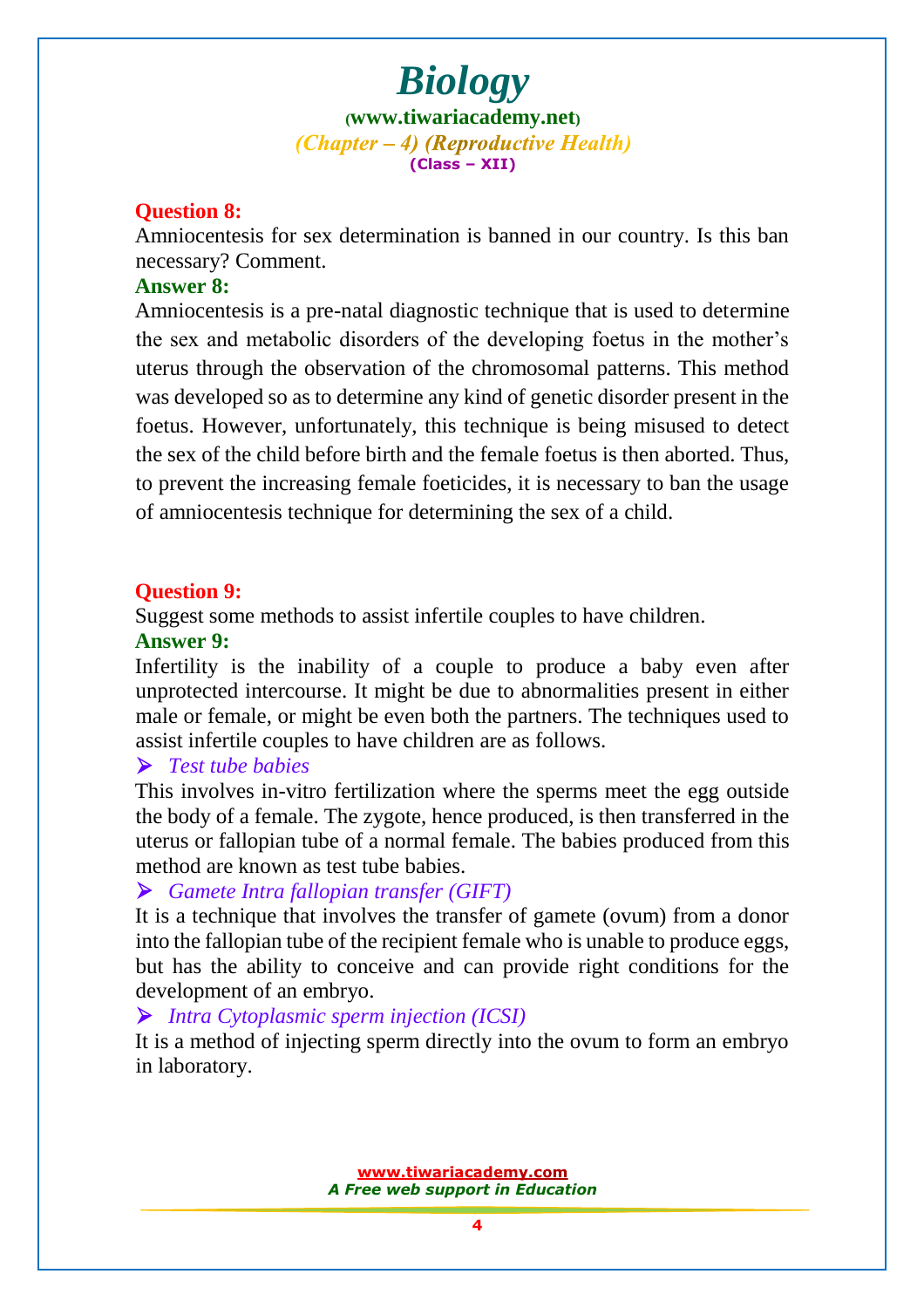# *Biology*

**([www.tiwariacademy.net](http://www.tiwariacademy.net/))**  $(Chapter - 4)$  (Reproductive Health) **(Class – XII)**

## *Artificial insemination*

Artificial insemination is a method of transferring semen (sperm) from a healthy male donor into the vagina or uterus of the recipient female. It is employed when the male partner is not able to inseminate the female or has low sperm counts.

## **Question 10:**

What are the measures one has to take to prevent from contracting STDs? **Answer 10:**

Sexually transmitted diseases (STDs) get transferred from one individual to the other through sexual contact. Adolescents and young adults are at the greatest risk of [acquiring these sexually transmitted disea](www.tiwariacademy.com)ses. Hence, creating awareness among the adolescents regarding its after-effects can prevent them from contracting STDs. The use of contraceptives, such as condoms, etc. while intercourse, can prevent the transfer of these diseases. Also, sex with unknown partners or multiple partners should be avoided as they may have such diseases. Specialists should be consulted immediately in case of doubt so as to assure early detection and cure of the disease.

## **Question 11:**

State True/False with explanation

- **(a)** Abortions could happen spontaneously too. (True/False)
- **(b)** Infertility is defined as the inability to produce a viable offspring and is always due to abnormalities/defects in the female partner. (True/False)
- **(c)** Complete lactation could help as a natural method of contraception. (True/False)
- **(d)** Creating awareness about sex related aspects is an effective method to improve reproductive health of the people. (True/False)

## **Answer 11:**

**(a)** Abortions could happen spontaneously too.

True

**(b)** Infertility is defined as the inability to produce a viable offspring and is always due to abnormalities/defects in the female partner.

## False

Infertility is defined as the inability of the couple to produce baby even after unprotected coitus. It might occur due to abnormalities/defects in either male or female or both.